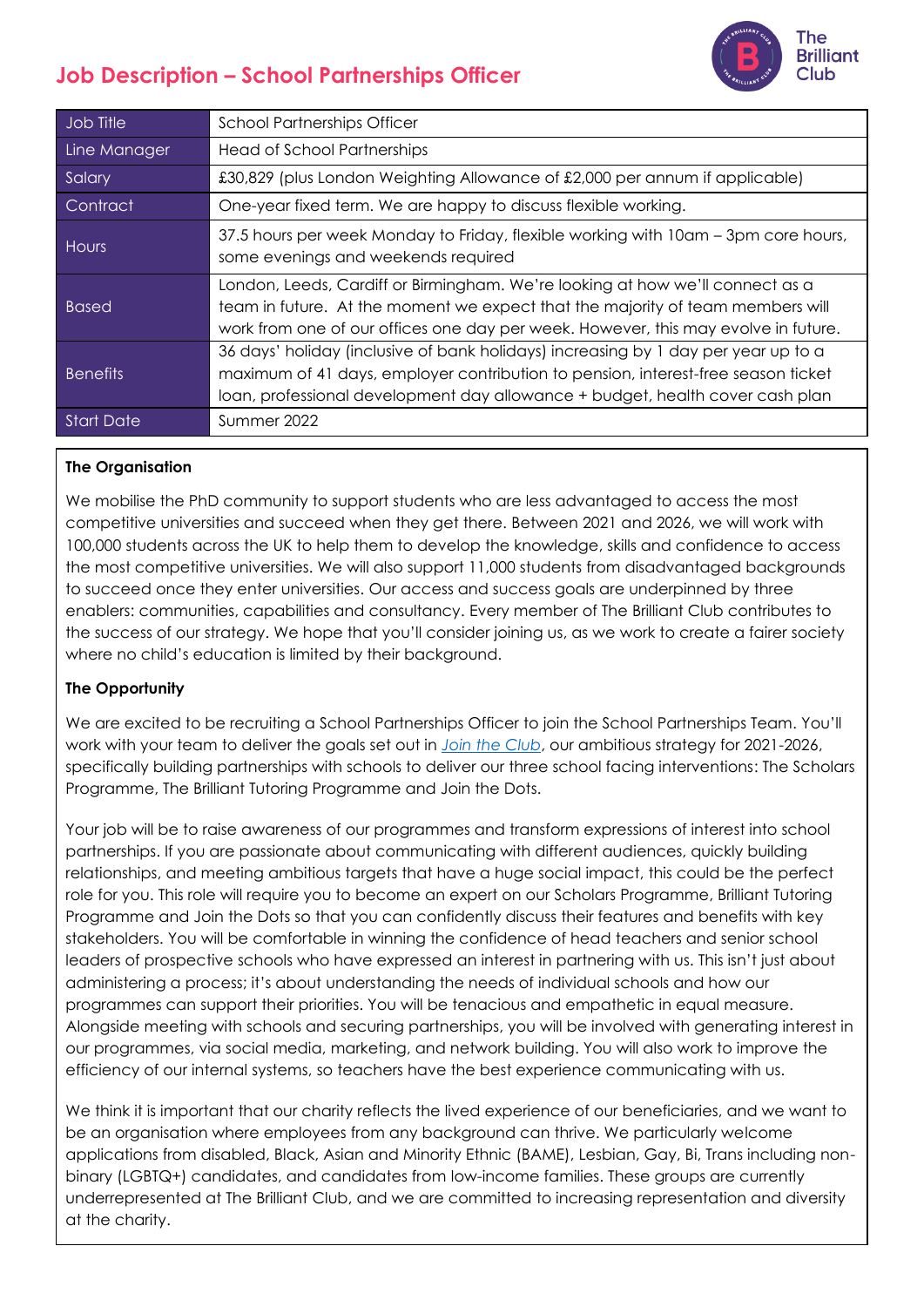# **Job Description – School Partnerships Officer**



| To Apply               | Please click here to fill out our Equality and Diversity Monitoring Form and here to<br>submit your CV and a one page covering letter. Please note that we will not consider<br>applications that do not refer to this post.                                                                               |
|------------------------|------------------------------------------------------------------------------------------------------------------------------------------------------------------------------------------------------------------------------------------------------------------------------------------------------------|
| Deadline               | 5pm 1st July 2022                                                                                                                                                                                                                                                                                          |
| Interviews             | First round interviews w/c 4 <sup>th</sup> July (online).<br>Second round interviews w/c 11 <sup>th</sup> July (online).<br>We recognise that availability and technology can sometimes be a barrier to<br>interviewing, so would be happy to talk about this with any candidates invited to<br>interview. |
| <b>Further Details</b> | Please visit www.thebrilliantclub.org or call Nato Asaturov on 020 3005 3341                                                                                                                                                                                                                               |

## **Person Specification**

## **Time and Resource Management**

- Experience and enjoyment of working in a target-driven, fast-paced environment
- Ability to organise own workload and prioritise effectively
- Excellent ability to manage organisational projects, with appropriate levels of time and resource input, seeking feedback and support where required.

## **External Stakeholder Knowledge and Management**

- Understanding of the complex needs of our stakeholders and ability to create opportunities for partnership with The Brilliant Club.
- Excellent ability to steward external partnerships, ensuring their needs are supported and opportunities to grow our impact are found.

#### **Communication**

- Excellent communication skills, both written and verbal, especially the ability to explain complex concepts in a simple and compelling way
- Excellent ability to ensure communications consistently have the desired impact getting or helping the audience to think, feel or do what was intended.

## **Initiative and Problem Solving**

- Ability to proactively identify risks and solve problems
- High level of attention to detail and commitment to recording relationship information accurately
- Ability to understand and use data effectively and communicate numerical information clearly.

## **Developing Self and Others**

- Ability to work as an enthusiastic and collaborative team member, with a desire to engage in cross-team support and development
- Enthusiasm for personal development and learning new skills.

## **Role Specific Knowledge and Skills**

- Essential Appreciation of, and commitment to, the charity's mission
- Essential Knowledge of the education sector, particularly the UK school system
- Essential Excellent working knowledge of Microsoft Office
- Desirable Experience of using CRM systems, such as Salesforce
- Desirable Experience of utilising a range of platforms to communicate to external stakeholders, such as MailChimp, social media and email.

## **Role Specific Experience and Qualifications**

- Essential Experience of partnership building or selling a programme, product or service to schools
- Desirable Experience of working in university access or career interventions

#### **Key Areas of Responsibility**

**The following areas of responsibility are the core of the role. However, the role is flexible and will vary according to the needs of the team, and the background and experience of the successful applicant.**

## **Partnership Development:**

o Lead and foster potential school partnerships and network relationships to increase the reach of our programmes